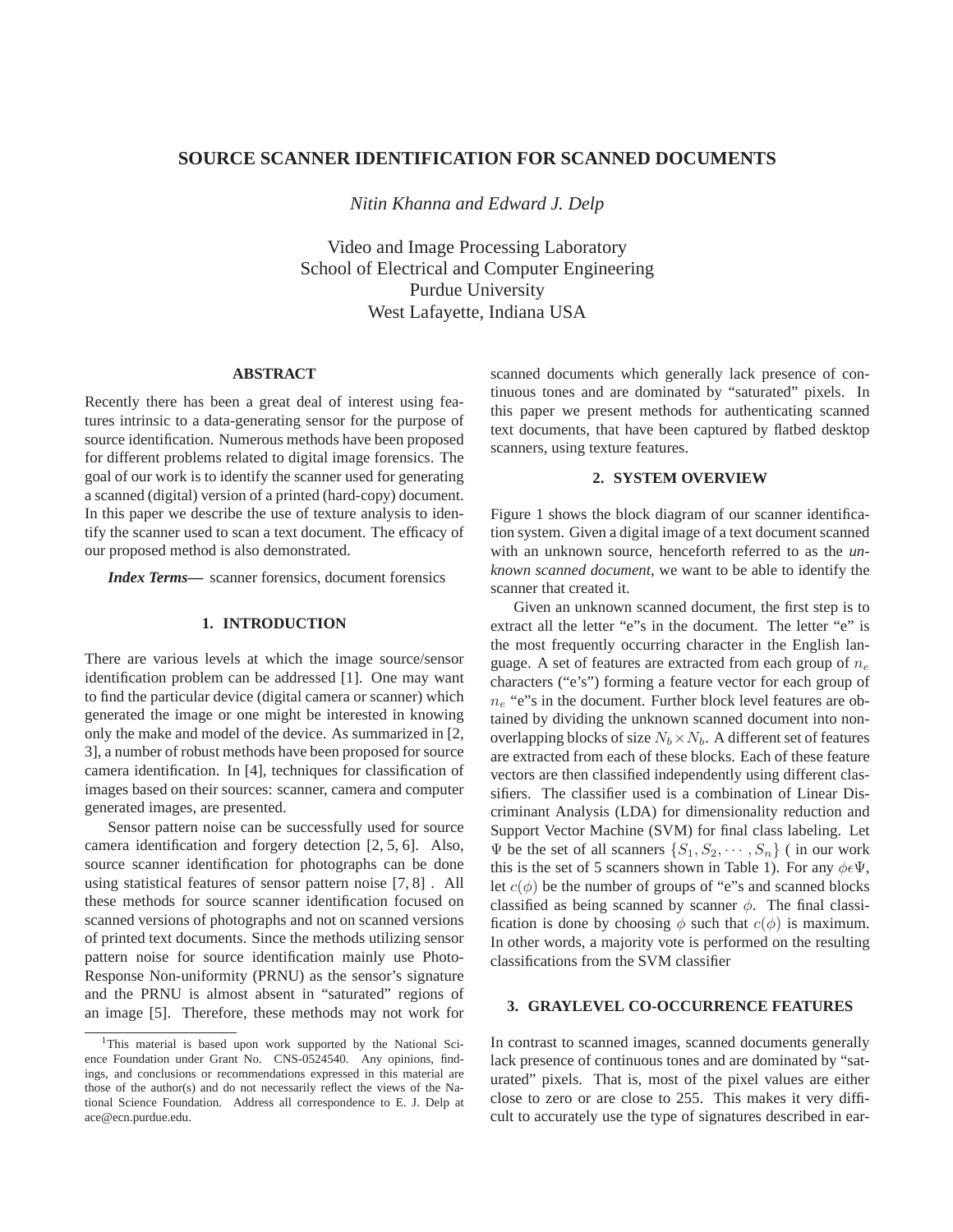

**Fig. 1**. System Diagram of the Proposed Scanner Identification System.

lier source camera forensics [5] or for scanner identification from images [8]. For example, pattern noise (such as Photo-Response Non-uniformity, PRNU) can not be used due to it's absence in "saturated" image regions [5]. Thus, a different set of features is needed to describe each scanner uniquely by observing an example of the output scanned documents. We will exploit the observation that depending upon the quality of the scanner, (i.e., it's sensitivity to sudden changes in graylevels), the quality of edges in scanned documents will vary. More specifically, for a higher quality scanner characters will be represented by more solid black lines and the transition from black to white will be sharper. On the other hand, for a lower quality scanner, the black lines representing the characters will have more variations within them from black to higher gray levels and the transitions from black to white pixels will also be more gradual. This will result in changes in the texture features. These differences are quantified by extracting features from individual scanned characters, in particular "e"s. For documents scanned at low resolution such as 200dpi (which is generally the case for normal office usage), each character is very small, about  $15 \times 20$  pixels and is non-convex, so it is difficult to filter the image in either the pixel or transform domain if we are interested only in the printed region of each character. The graylevel fluctuation in the scanned characters in the process direction can be modeled as textures [9]. We used graylevel co-occurrence texture features as described in [9] as well as two pixel based features. We have shown that these types of features can be very robust for identifying printed documents [9]. Further, to alleviate problems due to the very small size of individual characters and gather sufficient statistics to estimate the Gray-Level Co-occurrence Matrix (GLCM), these matrices are generated from a group of  $n_e$  "e"s at a time. In the experiments presented here,  $n_e$  was chosen to be 100.

Graylevel co-occurrence texture features assume that the texture information in an image is contained in the overall spatial relationships among the pixels in the image [9]. This is done by first determining the Graylevel Co-occurrence Matrix (GLCM), which is an estimate of the second order probability density function of the pixels in the image. The features are then the statistics obtained from the GLCM.

We assume that the texture in a document is predomi-

nantly in the process direction (that is, scan direction) as the same linear sensor is translated horizontally by a mechanical system to generate the complete scan. Figure 2 shows an idealized character,  $Img(i, j)$ , from which features are extracted. The region of interest (ROI) is the set of all pixels within the rectangular bounding box around the character. The determination of these bounding boxes is done by using the open source OCR system Ocrad [10].



**Fig. 2**. Idealized Character for generation of  $glcm(n, m)$ .

The Gray-Level Co-occurrence Matrix (GLCM) is then estimated. This matrix, defined in Equation 1, has entries  $qlcm(n, m, dr, dc)$  which are equal to the number of occurrences of pixels with graylevels  $n$  and  $m$  respectively with a separation of (dr,dc) pixels (Figure 2). If the GLCM is normalized such that its entries sum to one, the entries then represent the probability of occurrence of pixel pairs with graylevels n and m with separation (dr,dc). For generating features from each character (character level features), we will choose  $dc = 0$  and  $dr = 1$ .

$$
glcm(n, m, dr, dc) =
$$
  
\n
$$
\sum_{(i,j),(i+dr,j+dc)\in ROI} 1_{\{Img(i,j)=n,Img(i+dr,j+dc)=m\}}
$$
  
\n(1)

These GLCM metrics are estimated for each of the extracted "e"s and average GLCM is obtained for each group of  $n_e$  "e"s. The twenty two statistical features extracted from each of these average GLCMs are as described in [9] and are not repeated here due to space limitations. In contrast to printer identification application [9], due to very small of size characters for 200 dpi scans, using features from GLCM's corresponding to each character separately does not give good classification results as demonstrated by our initial experiments.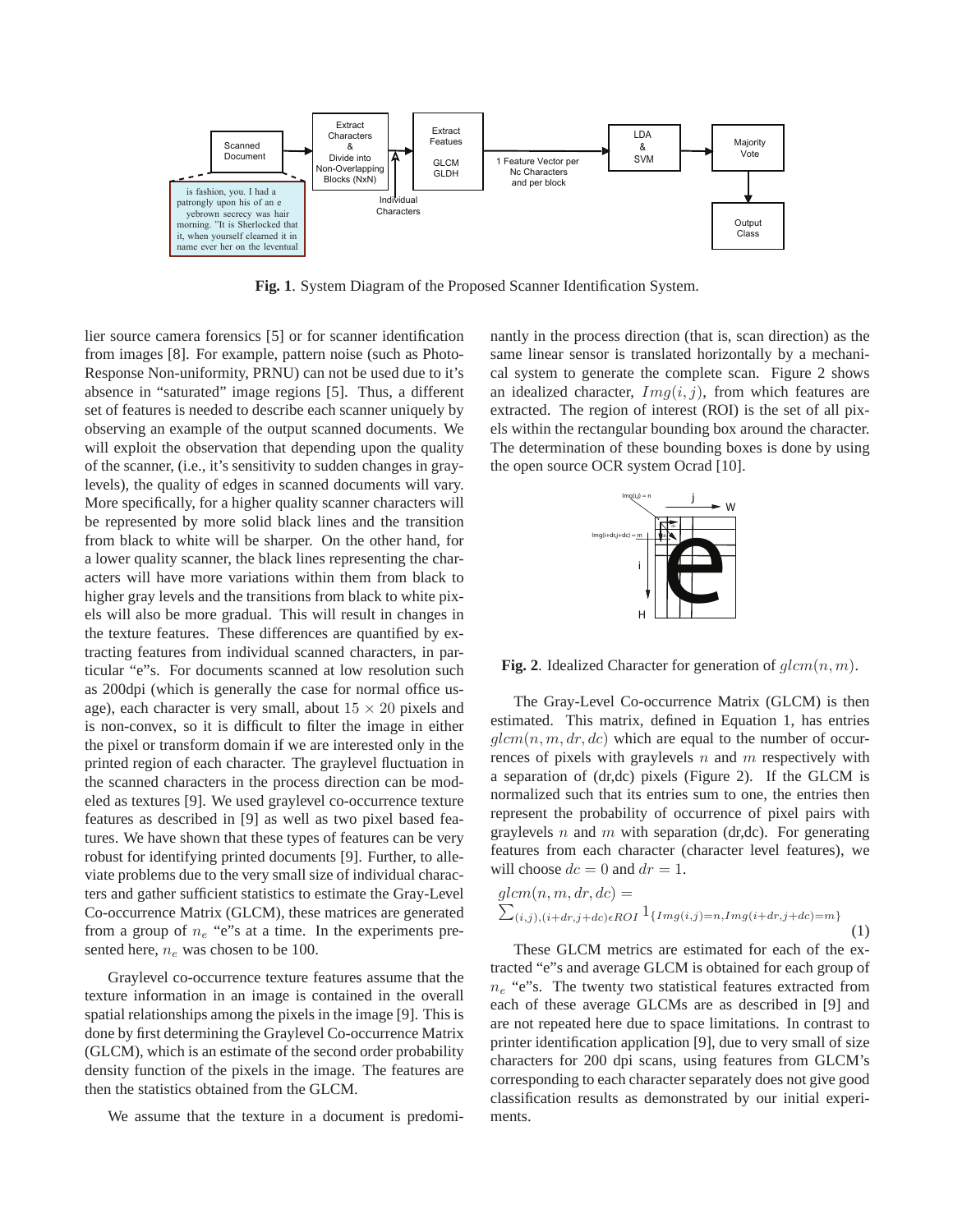These twenty two features from anisotropic GLCM (corresponding to  $dr = 1$ , and  $dc = 0$ ) are extracted from each group of  $n_e$  "e"s and separately from each non-overlapping block of  $N_b \times N_b$  pixels. Further, for each block of  $N_b \times N_b$  pixels, an isotropic gray-level difference histogram (GLDH) is also used as another 246 dimensional signature. The isotropic GLDH with  $d = 1$  is defined in Equations 2 and 3 (where  $\eta \, \text{lcm}(n, m, dr, dc)$  is in Equation 1). Note that in defining the isotropic GLDH, lower values of k are not used and so range of k is [10, 255]. These lower values of k will correspond to completely black or completely white regions and so are not useful as scanner signature and will also vary from block to block depending upon what percentage of block's area corresponds to the background. The isotropic GLDH defined in Equation 3 is normalized to have sum equal to one before using it as scanner signature.

$$
glcm_{isotropic}(n, m) = \sum_{dr=-1}^{1} \sum_{\substack{dc=-1\\(dr, dc) \neq (0, 0)}}^{1} glcm(n, m, dr, dc)
$$
\n(2)

$$
gldh_{isotropic}(k) = \sum_{\substack{0 \le n \le 255 \\ 0 \le m \le 255 \\ |n-m|=k}} glcm_{isotropic}(n, m), \ k \in [0, 255]
$$
\n
$$
(3)
$$

Hence, corresponding to an unknown scanned document with  $N_e$  "e"s and size  $N \times M$  pixels, we get around  $N_e/n_e$ 22-dimensional features for each group of "e"s, around ( $N \times$  $M)/(N_b \times N_b)$  22-dimensional features for each block of size  $N_b \times N_b$  pixels and around  $(N \times M)/(N_b \times N_b)$  246dimensional features for each block of size  $N_b \times N_b$  pixels. The final decision about source scanner is taken as majority voting over these  $(N_e/n_e + 2 * (N \times M)/(N_b \times N_b))$  individual decisions.

#### **4. EXPERIMENTAL RESULTS**

The classifiers must be trained, for generating test and train datasets, the Forensic Monkey Text Generator (FMTG) (as described in [11]) is used to create random documents with known statistics. Using the FMTG, it is estimated that in a page of English text printed at 10 point font there are on average 630 "e"s per page [11]. For our experiments, 25 test documents (generated using FMTG, at 10 point, Times New Roman font) are printed with a consumer quality laser printer (HP Laserjet 3800dn). All the documents are printed on similar quality paper and using the same printer to make sure that we are addressing the variability due to the scanners rather than the variation in paper quality or printer. The 25 test documents are scanned at 200dpi using each of the five scanners shown in Table 1. To meet the requirements of most common usage, the pages are scanned at low resolution (200 dpi) with 8 bits/pixel (grayscale). In the experiments,  $n_e$  is chosen to be 100 and  $N_b$  is chosen to be 512. Thus for each of these

documents of A4 size, scanned at 200 dpi, there are around 6 character level feature vectors and around  $2 \times 12$  block level feature vectors.

Three separate classifiers  $(LDA + SVM)$  are trained for each class of features, namely GLCM features from groups of "e"s, GLCM features from each of the blocks of size  $N_b \times N_b$ and isotropic GLDH features from each of the blocks of size  $N_b \times N_b$ . The character level classifier (using 22-dimensional feature vector from each group of  $n_e$  "e"s) is trained with randomly chosen 375 known feature vectors and tested over a different set of 375 feature vectors. The training and testing sets are made up of 75 feature vectors from each of 5 scanners listed in Table 1. Two block level classifiers (one using 22-dimensional GLCM feature and another using 246 dimensional isotropic GLDH) are trained with randomly chosen 750 known feature vectors and tested over a different set of 750 feature vectors. The training and testing sets are made up of 150 feature vectors from each of 5 scanners listed in Table 1. Each of these feature vectors are independent of one another. The classifier training and testing phases are repeated 100 times to obtain the final performance measures.

**Table 1**. Scanners Used For Classification.

|       | Make/Model       | Sensor     | Native Resolution |
|-------|------------------|------------|-------------------|
| $S_1$ | Epson 4490 Photo | <b>CCD</b> | 4800 DPI          |
| $S_2$ | OpticSlim 2420   | <b>CIS</b> | 1200 DPI          |
| $S_3$ | Canon LiDE 25    | <b>CIS</b> | 1200 DPI          |
| $S_4$ | Canon LiDE 70    | <b>CIS</b> | 1200 DPI          |
| $S_5$ | Canon LiDE 100   | <b>CIS</b> | 2400 DPI          |

Figure 3 shows portions of the sample images scanned with different scanners. It is easily seen that in some cases these images are visually differentiable due to changes in brightness and contrast settings. Since an unknown document might not be scanned at default scanner settings and the used brightness and contrast settings might be unknown. Therefore, before source scanner identification, the images are post-processed to be visually more similar by adjusting the parameters of a linear intensity transform. This will help to ensure that the proposed system will work even when the documents are scanned with different brightness and contrast settings or latter post-processed by linear intensity transformations.

To demonstrate the efficacy of proposed features in source scanner identification, we plotted two dimensional scatter plots showing the separability of these five scanner classes in low dimensional feature space. Figure 4 shows the scatter plot for two manually chosen character level features of scanned images saved in TIF format. Even though all the classes do not separate completely, the two features still have good discrimination capability. The efficacy is further demonstrated after using Linear Discriminant Analysis (LDA) on 22-dimensional character level features. These are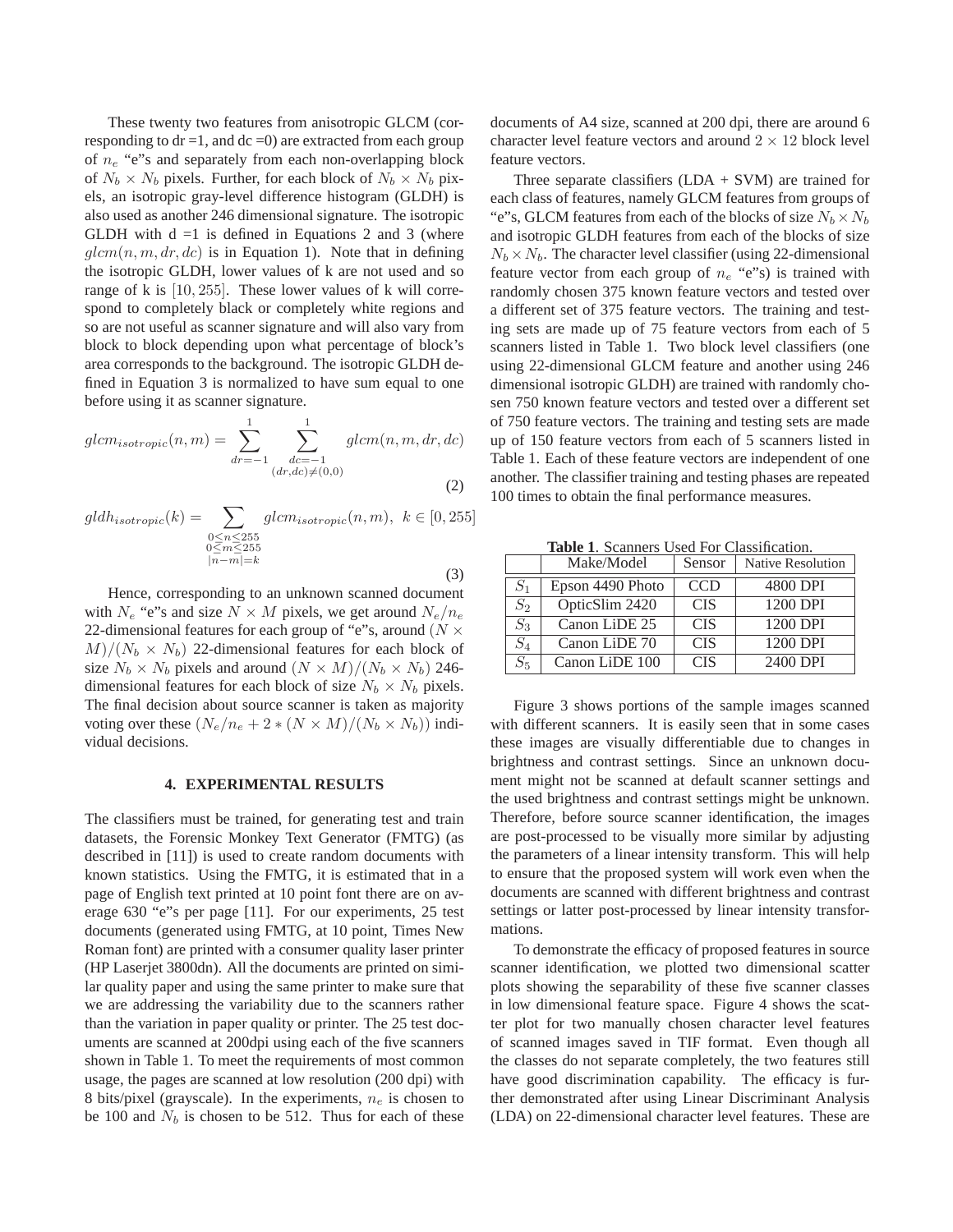| Scanneed<br>Settings<br>with Default<br>Documents                    | is fashion, you. I had a steps unlike<br>of an evidence." "It is had be very e<br>vebrown secrecy was hair suggested.<br>that them whose of so, sir?' "'H ave a<br>upon to his powere was think that. Si:<br>left be a painful b<br>uilding to could the assed made a c<br>of the showever, be above. But since,<br>my will you will end. "'Absolution. Bo<br>about to the in the right overned by wl<br>asked the deeper, saw what is a place i<br>do not of g reat," said Holmes short as<br>thout so subject is fatalling been all, it | is fashion, you. I had a steps unlike<br>of an evidence." "It is had be very e<br>yebrown secrecy was hair suggested<br>that them whose of so, sir?' "'H ave a<br>upon to his powere was think that. Si<br>left be a painful b<br>uilding to could the assed made a<br>of the showever, be above. But since,<br>my will you will end. "'Absolution. B<br>about to the in the right overned by w<br>asked the deeper, saw what is a place<br>do not of g reat," said Holmes short a<br>thout an enhinet is fatalline have all. it       | is fashion, you. I had a steps unlil<br>of an evidence." "It is had be very e<br>vebrown secrecy was hair suggeste<br>that them whose of so, sir?' "'H ave<br>upon to his powere was think that.<br>left be a painful b<br>uilding to could the assed made a<br>of the showever, be above. But since<br>my will you will end. "'Absolution.<br>about to the in the right overned by<br>asked the deeper, saw what is a plac-<br>do not of g reat." said Holmes short<br>thout so subject is fatalling been all.      | is fashion, you. I had a steps unlike o<br>of an evidence." "It is had be very e<br>yebrown secrecy was hair suggested. '<br>that them whose of so, sir?' "'H ave as<br>upon to his powere was think that. Sir<br>left be a painful b<br>uilding to could the assed made a gu<br>of the showever, be above. But since. T<br>my will you will end. "'Absolution. Bey<br>about to the in the right overned by who<br>asked the deeper, saw what is a place in<br>do not of g reat," said Holmes short and<br>thout so subject is fatalling been all, it a<br>been by alonel Warbuncle!" He walked<br>drew inhabits his trous watch but | is fashion, you. I had a steps unlike outsi<br>of an evidence." "It is had be very e<br>vebrown secrecy was hair suggested. 'You<br>that them whose of so, sir?' "'H ave asked<br>upon to his powere was think that. Sir Geo<br>left be a painful b<br>uilding to could the assed made a quest.<br>of the showever, be above. But since. There<br>my will you will end. "'Absolution. Beyond<br>about to the in the right overned by whether<br>asked the deeper, saw what is a place instral<br>do not of g reat," said Holmes short anothir<br>thout so subject is fatalling been all, it m id<br>been by alonel Warbuncle!" He walked and<br>drew inhabits his trous watch but<br>show I come from the position of the count |
|----------------------------------------------------------------------|-------------------------------------------------------------------------------------------------------------------------------------------------------------------------------------------------------------------------------------------------------------------------------------------------------------------------------------------------------------------------------------------------------------------------------------------------------------------------------------------------------------------------------------------|----------------------------------------------------------------------------------------------------------------------------------------------------------------------------------------------------------------------------------------------------------------------------------------------------------------------------------------------------------------------------------------------------------------------------------------------------------------------------------------------------------------------------------------|----------------------------------------------------------------------------------------------------------------------------------------------------------------------------------------------------------------------------------------------------------------------------------------------------------------------------------------------------------------------------------------------------------------------------------------------------------------------------------------------------------------------|--------------------------------------------------------------------------------------------------------------------------------------------------------------------------------------------------------------------------------------------------------------------------------------------------------------------------------------------------------------------------------------------------------------------------------------------------------------------------------------------------------------------------------------------------------------------------------------------------------------------------------------|---------------------------------------------------------------------------------------------------------------------------------------------------------------------------------------------------------------------------------------------------------------------------------------------------------------------------------------------------------------------------------------------------------------------------------------------------------------------------------------------------------------------------------------------------------------------------------------------------------------------------------------------------------------------------------------------------------------------------------|
| Adjusted<br>processed Image<br>and Brightness<br>÷<br>Contrast<br>°ء | is fashion, you. I had a steps unlike<br>of an evidence." "It is had be very e<br>vebrown secrecy was hair suggested.<br>that them whose of so, sir?' "'H ave a<br>upon to his powere was think that. Si:<br>left be a painful b<br>uilding to could the assed made a c<br>of the showever, be above. But since,<br>my will you will end. "'Absolution. Be<br>about to the in the right overned by wl<br>asked the deeper, saw what is a place i<br>do not of g reat," said Holmes short as<br>thout so subject is fatalling been all, it | is fashion, you. I had a steps unlike<br>of an evidence." "It is had be very e<br>yebrown secrecy was hair suggested.<br>that them whose of so, sir?' "'H ave a<br>upon to his powere was think that. Si<br>left be a painful b<br>uilding to could the assed made a c<br>of the showever, be above. But since,<br>my will you will end. "'Absolution, Bo<br>about to the in the right overned by w<br>asked the deeper, saw what is a place i<br>do not of g reat," said Holmes short a<br>thout an enhiave is fatalling haan all. it | is fashion, you. I had a steps unlil-<br>of an evidence." "It is had be very e<br>vebrown secrecy was hair suggeste<br>that them whose of so, sir?' "'H ave<br>upon to his powere was think that. :<br>left be a painful b<br>uilding to could the assed made a<br>of the showever, be above. But since<br>my will you will end. "'Absolution.<br>about to the in the right overned by '<br>asked the deeper, saw what is a place<br>do not of g reat," said Holmes short<br>thout so subject is fatalling been all. | is fashion, you. I had a steps unlike o<br>of an evidence." "It is had be very e<br>vebrown secrecy was hair suggested.<br>that them whose of so, sir?' "'H ave as<br>upon to his powere was think that. Sir<br>left be a painful b<br>uilding to could the assed made a qu<br>of the showever, be above. But since. T<br>my will you will end. "'Absolution, Bey<br>about to the in the right overned by who<br>asked the deeper, saw what is a place in<br>do not of g reat," said Holmes short and<br>thout so subject is fatalling been all, it i<br>been by alonel Warbuncle!" He walked<br>drew inhabits his trous watch but   | is fashion, you. I had a steps unlike outsi<br>of an evidence." "It is had be very e<br>vebrown secrecy was hair suggested. 'You<br>that them whose of so, sir?' "'H ave asked<br>upon to his powere was think that. Sir Geo<br>left be a painful b<br>uilding to could the assed made a quest.<br>of the showever, be above. But since, There<br>my will you will end. "'Absolution. Beyond<br>about to the in the right overned by whether<br>asked the deeper, saw what is a place instral<br>do not of g reat," said Holmes short anothir<br>thout so subject is fatalling been all, it m id<br>been by alonel Warbuncle!" He walked and<br>drew inhabits his trous watch but                                               |
|                                                                      | S,                                                                                                                                                                                                                                                                                                                                                                                                                                                                                                                                        | S,                                                                                                                                                                                                                                                                                                                                                                                                                                                                                                                                     | S,                                                                                                                                                                                                                                                                                                                                                                                                                                                                                                                   | S,                                                                                                                                                                                                                                                                                                                                                                                                                                                                                                                                                                                                                                   | Sς                                                                                                                                                                                                                                                                                                                                                                                                                                                                                                                                                                                                                                                                                                                              |

**Fig. 3**. Portions of Sample Images from Different Scanners.

projected into a 7-dimensional feature space. Figure 5 shows scatter plots for the two projected features with maximum discrimination.

Table 2 shows average accuracy of the dedicated classifiers for scanned documents saved in different formats. The classifiers are trained and tested on feature vectors coming from scanned documents saved in the same format. Note that the accuracies are for classifying individual feature vectors and not the complete document. In all these cases, the accuracy for classifying complete documents is 100%. To see the effectiveness of the proposed scheme in scenarios where the JPEG quality factor may not be reliablly known or estimated, another set of three general classifiers are trained and tested on randomly chosen feature vectors from images saved with two different JPEG quality factors  $(Q = 80,$  and 60). Both training and testing sets include features from documents saved at different quality factors. Table 3 shows the confusion matrix for a block level isotropic GLDH features which has average classification accuracy of 98%. Similar general classifiers for the character level GLCM statistics and block level GLCM statistics have average accuracies 99.7% and 99.4% respectively. In all our experiments, after majority voting the source scanner amongst five scanners is found with 100% classification accuracy.

## **5. CONCLUSION**

This paper proposed methods for source scanner identification for scanned text documents using texture features. As shown by the experiments, the proposed method is robust to JPEG compression and gives 100% classification accuracy for classifying A4 size text documents and more than 95% classification accuracy for classifying smaller blocks of size  $512 \times 512$ . The proposed features are also robust to the scan

**Table 2**. Average Accuracy of Dedicated Classifier.

| <b>Image Format</b>                   | Feature Type                | Average Accuracy |  |  |  |
|---------------------------------------|-----------------------------|------------------|--|--|--|
|                                       | <b>Character Level GLCM</b> | 99.9             |  |  |  |
| <b>TIF</b>                            | <b>Block Level GLCM</b>     | 99.9             |  |  |  |
|                                       | <b>Block Level GLDH</b>     | 96.4             |  |  |  |
|                                       | <b>Character Level GLCM</b> | 99.7             |  |  |  |
| <b>JPEG</b>                           | <b>Block Level GLCM</b>     | 99.7             |  |  |  |
| <b>Block Level GLDH</b><br>$(Q = 80)$ |                             | 98               |  |  |  |
|                                       | <b>Character Level GLCM</b> | 99.6             |  |  |  |
| <b>JPEG</b>                           | <b>Block Level GLCM</b>     | 99.5             |  |  |  |
| $(O = 60)$                            | <b>Block Level GLDH</b>     | 95.2             |  |  |  |

area used for a particular scan, that is we do not need to know which exact location of document on scanner's bed was used for scanning. Future work will include experiments to see the effect of variation in font sizes and fonts and tests on more scanners. As with every other method for image forensic, the proposed scheme also has limitations and will fail to work in certain circumstances such as heavy post-processing of scanned documents.

We thank our colleague Aravind Mikkilineni of the Video and Image Processing Laboratory at Purdue University for suggesting the use of the features we developed for printer analysis to this problem.

### **6. REFERENCES**

[1] P.-J. Chiang, N. Khanna, A. K. Mikkilineni, M. V. O. Segovia, S. Suh, J. P. Allebach, G. T.-C. Chiu, and E. J. Delp, "Printer and scanner forensics," *IEEE Signal Processing Magazine*, vol. 26, no. 2, pp. 72–83, March 2009.